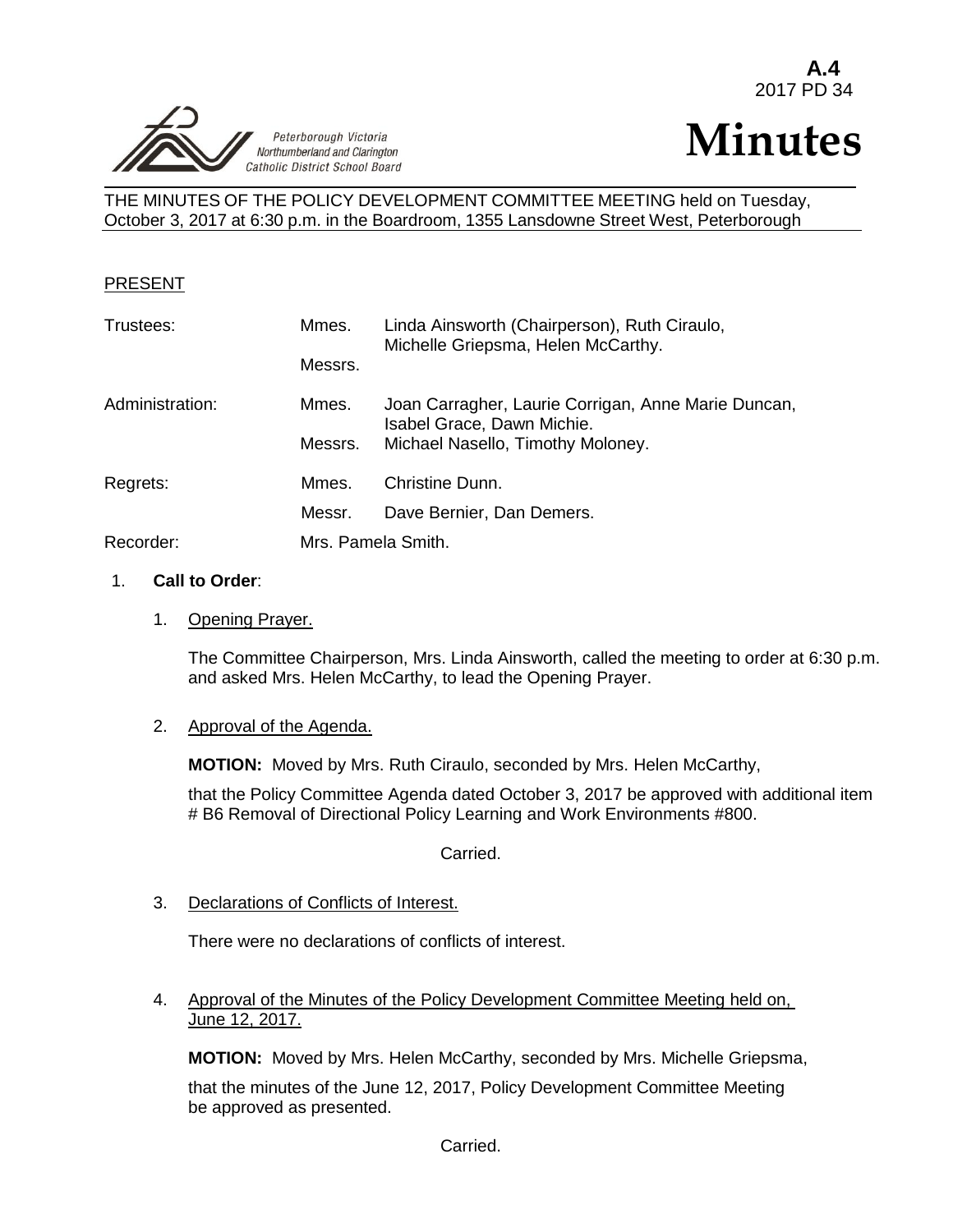#### 5. Business Arising from the Minutes.

There was no business arising from the minutes.

#### **B. Presentations/Recommended Actions**:

### 1. Draft updated Administrative Procedure – Community Use of School Facilities (New #601).

Mrs. Isabel Grace, Superintendent of Business and Finance/Facility Services, and Mr. Kevin Hickey, Purchasing Manager, presented the updated Administrative Procedure #601 – Community Use of School Facilities and answered questions. Trustees were informed of the changes to the updated Administrative Procedure.

#### Trustees requested the below amendments to the draft document: **(red indicates added)**

Community Use of School Facilities will fall under Directional Policy #600 Stewardship of Facilities Resources.

### **Under ALIGNMENT WITH MULTI-YEAR STRATEGIC PLAN:**

In alignment with the Ontario Ministry of Education, Community Use of Schools, Ontario Catholic school facilities are an integral part of the community and, as such, add to the spiritual, educational, recreational, and social development of all who share them. The Board is committed to providing all communities access to school facilities when not being used for school activities. **with emphasis on local parish and not-for profit youth groups.** This Administrative Procedure establishes the criteria, procedures, and cost recovery strategies with respect to the use of facilities leased, owned, and operated by the Board.

The Community Use of Board Facilities Administrative Procedure supports our Vision for Achieving Excellence in Catholic Education:

- $\rightarrow$  Learn Achieve excellence in instruction and assessment to enable all students to become reflective, self-directed, lifelong learners.
- $\rightarrow$  Lead Foster critical thinking, creativity, collaboration, and communication, to enable all students to realize their God-given potential.
- $\rightarrow$  Serve Inspire engagement and commitment to stewardship for creation to enable allstudents to become caring and responsible citizens.

If approved, a picture will link to the most current Strategic Priorities, Vision and Mission.

# **Under ACTION REQUIRED:**

1.1 GENERAL

(b) functions of the Catholic School Council, such as meetings and fund-raising activities that are under the direction of the principal or delegate(s). (Refer to Board-Policy 601.)

#### 1.2 APPLICATION

(g) The Board will make every effort to accommodate the needs of users groups. For incumbent groups **with current permits**, it cannot guarantee existing time allotments will be available in a succeeding school year. It is the responsibility of the incumbent **all groups** to submit applications for the succeeding school year in accordance with the notifications from the Central Booking Office.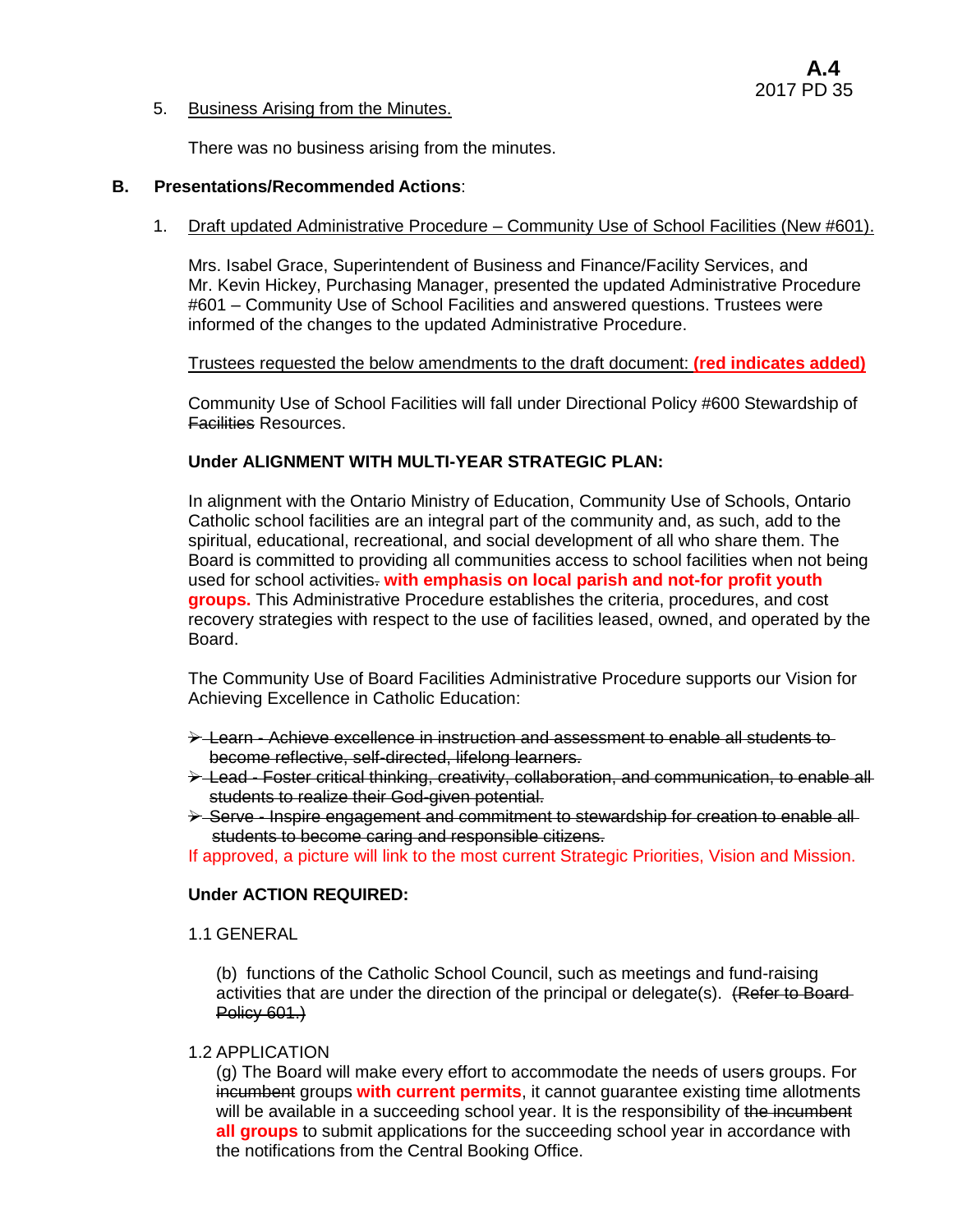2017 PD 36 (k) If an application is approved, the specific costs (including applicable taxes), conditions of use, and the payment arrangements, will be established by the Central Booking Office. User groups will be charged a "No Show" fee when groups do not show for their permitted time. Repeated "No Shows" **(three consecutive times)** by a user group will result in cancellation of remaining permits.

1.3 Group Classification a) GROUP A

Special agreements exist between the Board and the parishes in the following locations:

- Lindsay St. Mary CES
- Campbellford St. Mary CES

These parishes have varying degrees of investment in the various Board facilities. The parishes' right to utilize the Board facilities as outlined in the specific agreements is recognized, as is the duty of the Board to maintain the high standards of those facilities and assess a fair maintenance cost.

1.4 REVIEW AND APPROVAL OF PERMITS

As stated in 1.2(g) above, The Board will make every effort to accommodate the needs of users groups. For incumbent **groups with current permits**, it cannot guarantee existing time allotments will be available in a succeeding school year. It is the responsibility of the incumbent **all groups** to submit applications for the succeeding school year in accordance with the notifications from the Central Booking Office. Applications will be received in three (3) rounds:

# 1.5 RENTAL RATES

Fees for the use of facilities are based on the type of organization, as listed in 1.3. Fee structures will be maintained by the Central Booking Office and updated annually. The rates will be posted on the Board's web site**.** and as an appendix to this Policy.

#### **Under DEFINITIONS:**

**Season** - For the purposes of this Policy, "Season" shall be the period between September 1 of the current year and June 30th of the following year.

**MOTION:** Moved by Mrs. Michelle Griepsma, seconded by Mrs. Helen McCarthy,

that the amended #601 Community Use of Board Facilities Administrative Procedure that will fall under Directional Policy Stewardship of Resources #600 be received and posted.

Carried.

- 2. Request for Yearly Review Dates for Administrative Procedure #509 Workplace Violence Prevention and Administrative Procedure #508 Workplace Harassment Prevention.
	- a. Administrative Procedure Workplace Violence Prevention (New #509/Old #413). This Administrative Procedure will need to be reviewed on an annual basis.

# **A.4**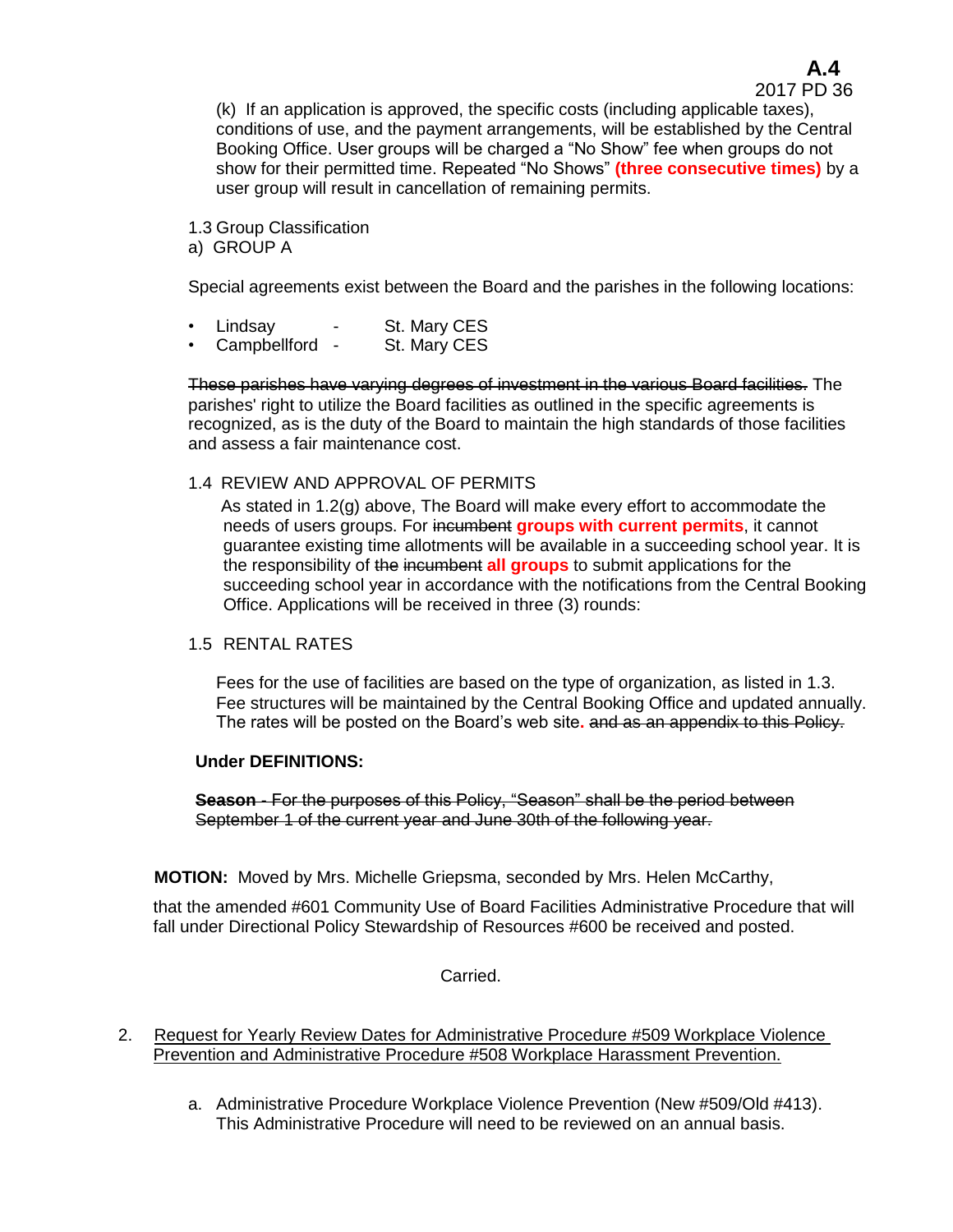Trustees requested the below amendments to the Administrative Procedure:

• That all references in the document to Workplace Violence Policy be changed to Workplace Violence **Administrative Procedure**.

# **Under Section 4.4**

Prior to initiating any complaint and throughout the complaint process, complainants have a right to assistance and support. Individuals who are named as respondents in a complaint, as well as witnesses, also have a right to assistance and support throughout the complaint process. The following people may provide support:

- parent/guardian/family member
- professional support staff
- **employee or colleague**
- trained resource person
- union/federation/association representative
- **religious advisor**
- translator/interpreter (if necessary)
- **Under RESPONSIBILITIES:**

# **The Board of Trustees is responsible for:**

- Ensuring alignment with the Employee Relations Directional Policy.
- Reviewing risk assessment reports **periodically**.

# **Joint Health and Safety Committee is responsible for:**

- Completing periodic risk assessments, reviewing the results and provide input to administration to support mitigation of risks.
- Submitting a summary report of risk assessments **periodically** to the Board of Trustees.
- b. Administrative Procedure Workplace Harassment Prevention (New #508/Old #402). This Administrative Procedure will need to be reviewed on an annual basis.

Trustees requested the below amendments to the Administrative Procedure:

 That all references in the document to Workplace Harassment Policy be changed to Workplace Harassment **Administrative Procedure**.

**MOTION:** Moved by Mrs. Michelle Griepsma, seconded by Mrs. Helen McCarthy,

that the Policy Development Committee recommend to the Board, that the amended Administrative Procedure*, # 509, Workplace Violence Prevention and Administrative*  Procedure #508 *Workplace Harassment Prevention* be updated to reflect a yearly review date.

Carried.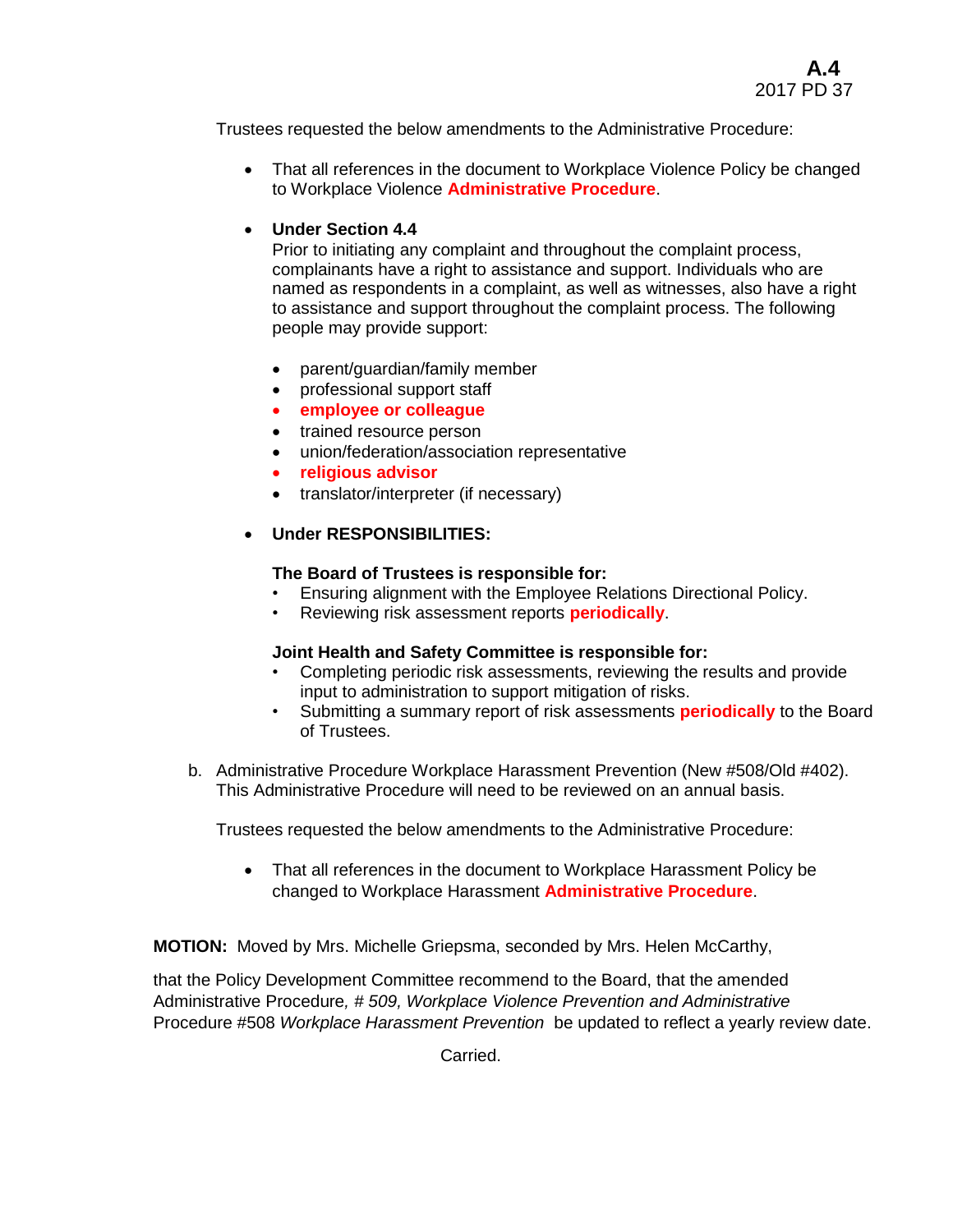Mr. Michael Nasello, Director of Education, requested to have all Directional Policies and Administrative Procedures have a picture that will link to the current Strategic Priorities, Vision and Mission and shared a sample.

**MOTION:** Moved by Mrs. Ruth Ciraulo, seconded by Mrs. Michelle Griepsma,

that all Directional Policies and Administrative Procedures will have a link that connects to the Board Strategic Priorities, Vision and Mission.

# Carried.

# 4. Draft Directional Policy #1300 Transportation.

Mrs. Isabel Grace, Superintendent of Business and Finance/Facility Services, shared the Draft Directional Policy #1300 Transportation with Trustees and answered questions.

**MOTION:** Mrs. Helen McCarthy, seconded by Mrs. Ruth Ciraulo,

that the policy Development Committee recommend to the Board,

that the DRAFT Directional Policy #1300 be renamed Student Transportation and that the Policy Register and Policy Framework Document be updated to reflect this change.

# Carried.

Trustees requested the below amendments to Draft Directional Policy #1300 Student

Transportation:

# **Under POLICY:**

The Peterborough Victoria Northumberland and Clarington Catholic District School Board is committed to the safe, efficient and effective transportation of eligible students to and from school. and places the highest priority on the transportation of students in a safe and courteous manner.

# **Under PURPOSE:**

The Education Act states that a Board may provide transportation services for students to and from the school the student attends; therefore such service is not the right of every student, but rather a privilege to be accorded to those students who qualify based on the parameters of this-Policy. The Board of Trustees is responsible for setting the parameters for eligibility of transportation and other transportation related matters. **Parents are responsible for ensuring their children attend school, and transportation to school is ultimately the responsibility of parents. Under the Education Act, transportation services may be provided by a school board and in those circumstances, the Board of Trustees is responsible for setting the parameters for providing transportation services, including determining the eligibility criteria and establishing other transportation related parameters.** The directional policy will be supported by the establishment of administrative procedures that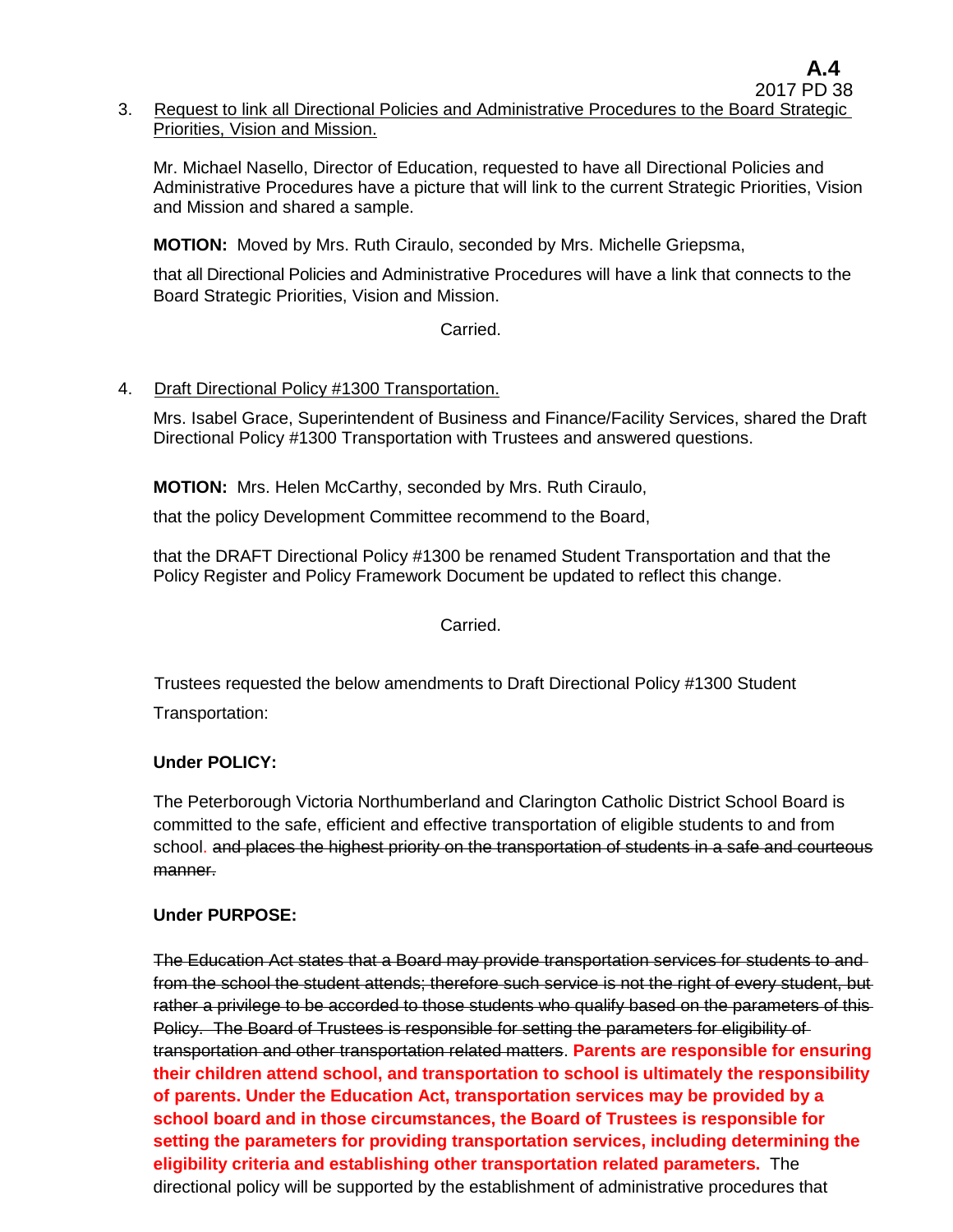reflect responsive and responsible allocation of transportation services that adhere to relevant legislation and regulations, and ensures the safe, efficient and effective transportation of eligible students.

# **Under RESPONSIBILITIES:**

**Director of Education is responsible for:**

Add new bullet

 **Adhering to the transportation consortium joint agreement outlining Director of Education responsibilities and membership on the Governance Committee of Student Transportation Services of Central Ontario (STSCO).**

# **Superintendent of Business and Finance is responsible for:**

Add new bullet

- **Adhering to the transportation consortium joint agreement outlining responsibilities and membership on the Governance Committee of Student Transportation Services of Central Ontario (STSCO)**
- **Working collaboratively with co-terminous school boards, the Transportation Authority, and parents with respect to resolving issues and concerns related to transportation services and agreements, and implementation of associated transportation procedures.**

# **Principals and Vice-Principals are responsible for:**

Add new bullet

 **Working collaboratively with parents, the Transportation Authority and Board administration in implementing the administrative procedures.**

# **Staff are responsible for:**

- working collaboratively with colleagues to successfully implement the *Transportation Policy.*
- adhering to the administrative procedures that support the *Transportation Policy.*
- being proactive and self-directed in building their knowledge and understanding.**of the Student Transportation Directional Policy and associated procedures.**

# **Under PROGRESS INDICATORS:**

Add new bullet

**regular monitoring of service provider performance, including safety data.**

# **Under DEFINITIONS:**

Transportation Authority: for the jurisdictions of the Board in Peterborough, Northumberland and Clarington, the transportation authority is Student Transportation Services of Central Ontario, through its Chief Administrative Office. **Additional information is available at www.stsco.ca**

2017 PD 39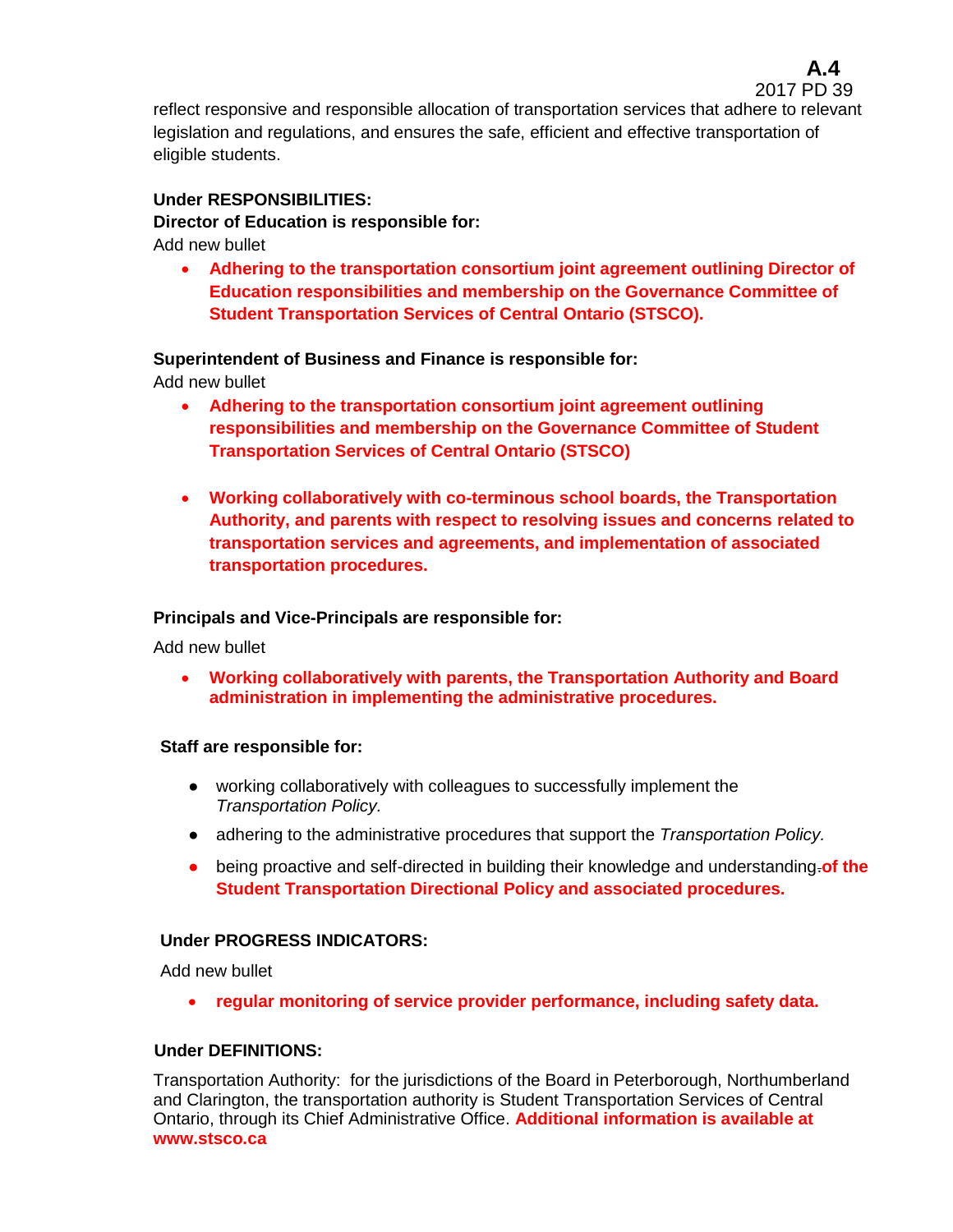**MOTION:** Moved by Mrs. Michelle Griepsma, seconded by Mrs. Helen McCarthy,

that the Policy Development Committee recommend to the Board, that the DRAFT Directional Policy #1300 – Student Transportation, be distributed to the system for feedback.

# **AND**

that the final DRAFT Directional Policy #1300– Student Transportation, reflecting changes if made from the feedback process be brought back to the Board for approval.

# Carried.

- 5. Draft Administrative Procedures Student Eligibility and Route Operation.
	- a. Student Eligibility Draft Administrative Procedure (New 1301/Old #1001). This item will be deferred to the next meeting.
	- b. Route Operation Draft Administrative Procedure (New 1303/Old #1003). This item will be deferred to the next meeting.

### 6. Removal of Directional Policy Learning and Work Environments #800.

Mr. Michael Nasello, Director of Education, requested the removal of Directional Policy Learning and Work Environments #800. All current administrative procedures under this Directional Policy will be realigned to other Directional Policies and the Framework for Policy Development and the Policy Register will need to be updated.

**MOTION:** Moved by Mrs. Michelle Griepsma, seconded by Mrs. Helen McCarthy,

that the Policy Development Committee recommend to the Board that the listed Directional Policy #800 – Learning and Work Environments be removed from the Policy Register and Framework for Policy Development and all Administrative Procedures (801-816) be reallocated to fall under other Directional Policies as per the proposed Policy Register.

Carried.

# **C. Information Items**:

1. Tentative 2017-2018 Policy Schedule.

Mr. Michael Nasello, Director of Education, shared the tentative 2017-2018 Policy Schedule with Trustees.

# **D. Next Meeting**:

- 1. Tuesday, November 21, 2017 6:30-8:30 p.m.
- 2. Selection of Member for Opening Prayer Mrs. Michelle Griepsma.
- 3. Selection of Member for Closing Prayer Mrs. Helen McCarthy.